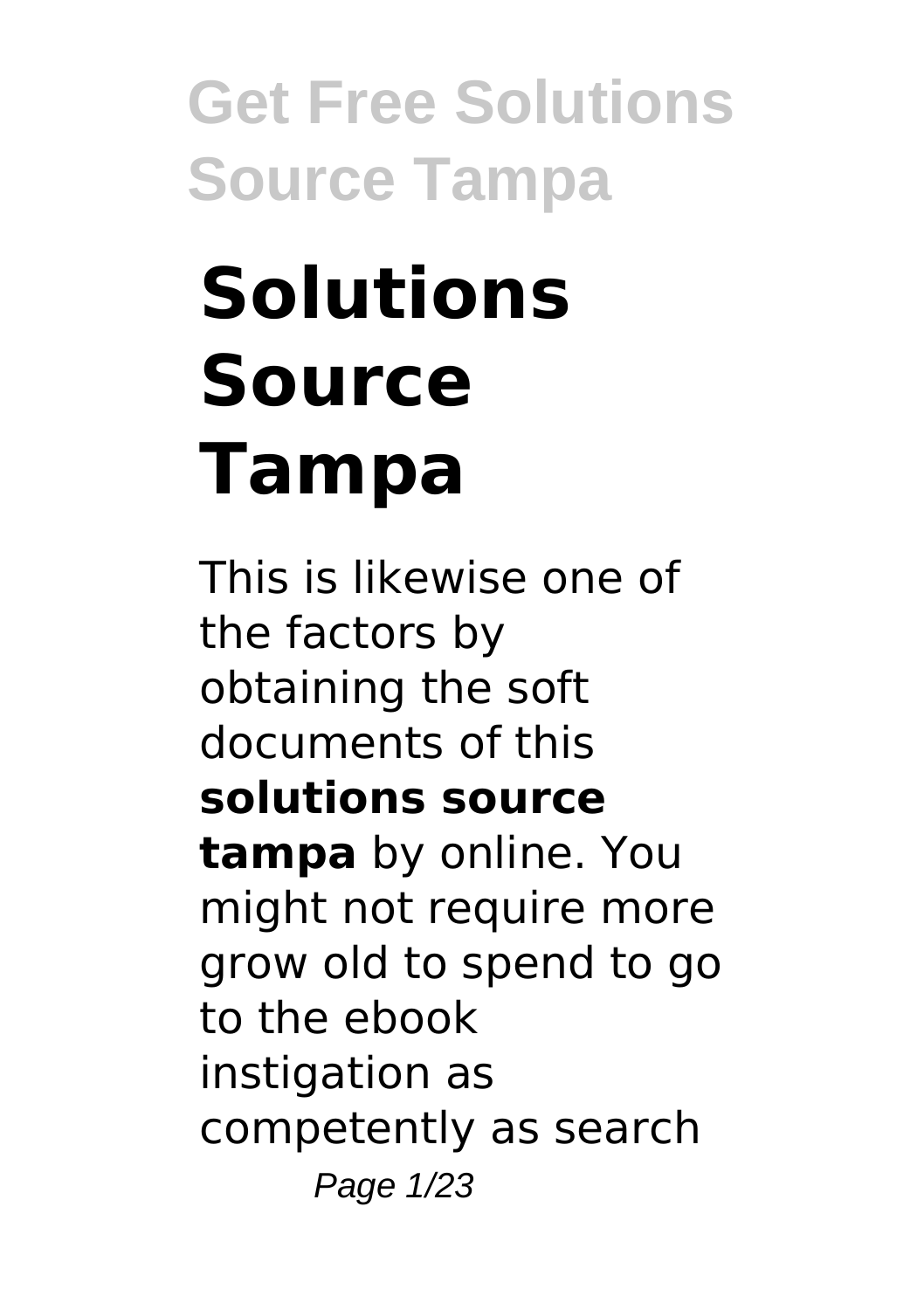for them. In some cases, you likewise get not discover the declaration solutions source tampa that you are looking for. It will unquestionably squander the time.

However below, taking into consideration you visit this web page, it will be in view of that certainly simple to acquire as competently as download lead solutions source tampa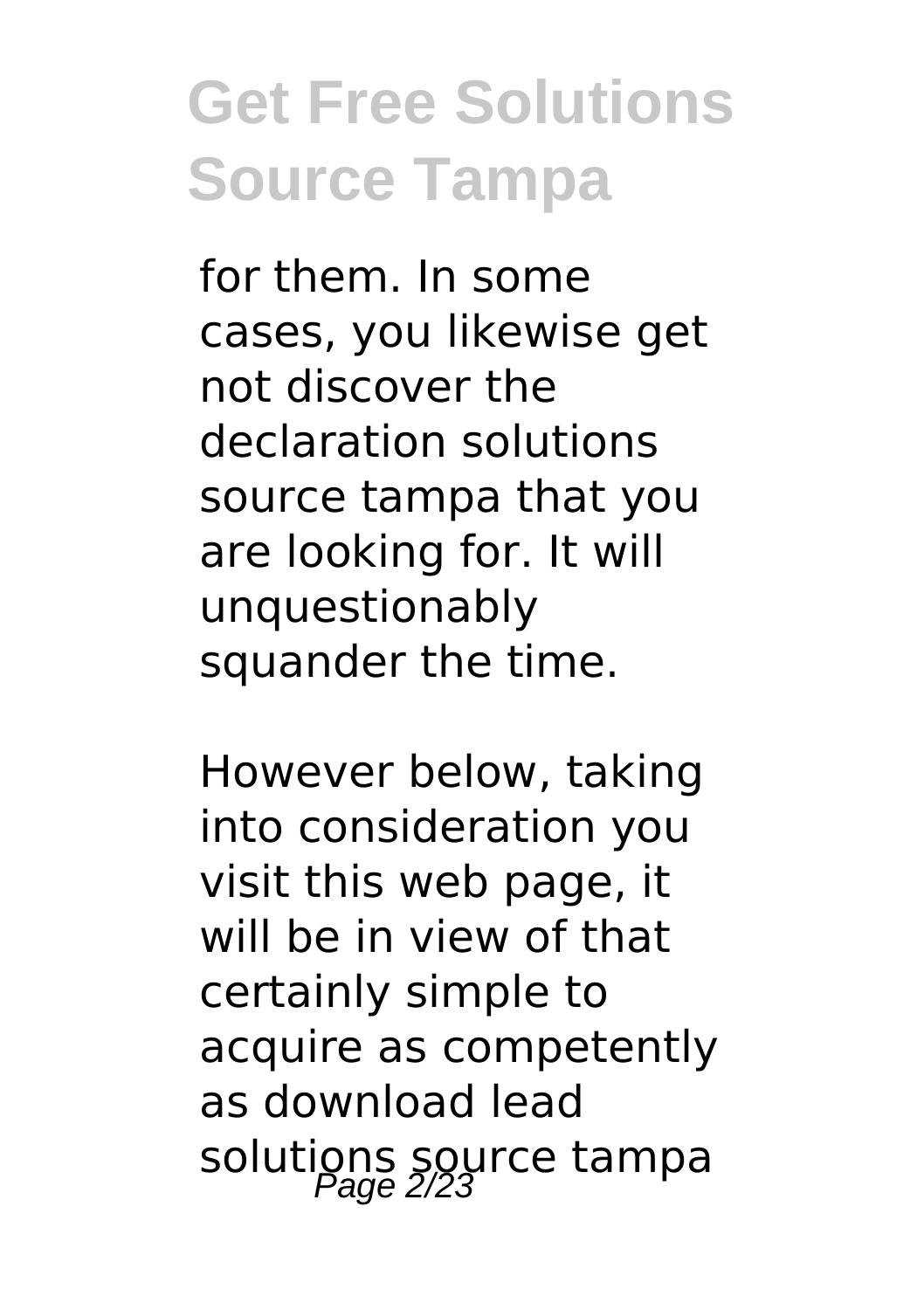It will not endure many period as we run by before. You can realize it even though do something something else at house and even in your workplace. so easy! So, are you question? Just exercise just what we manage to pay for below as competently as review **solutions source tampa** what you taking into account to read!<br>Page 3/23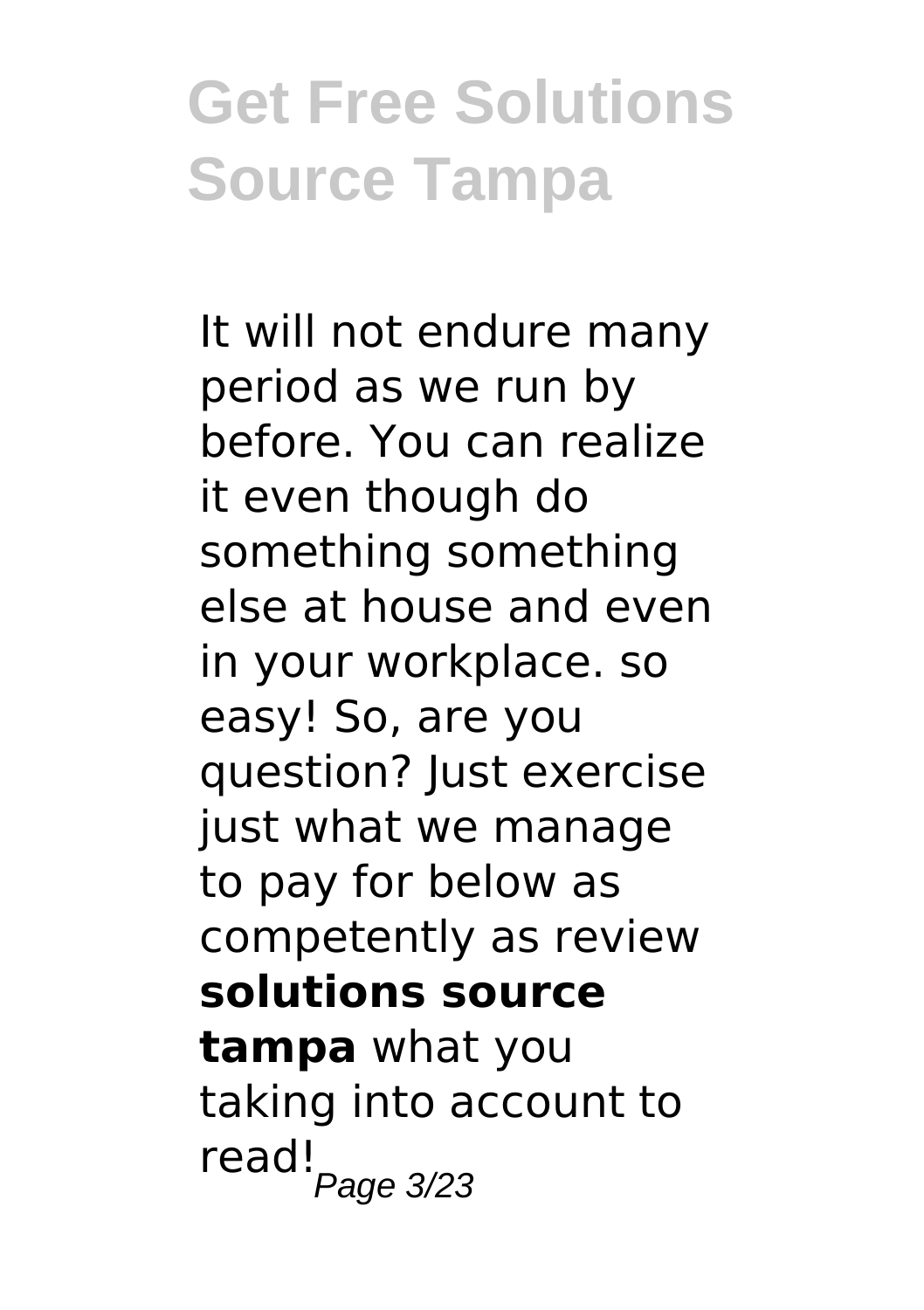Each book can be read online or downloaded in a variety of file formats like MOBI, DJVU, EPUB, plain text, and PDF, but you can't go wrong using the Send to Kindle feature.

### **Solutions Source Tampa**

Solution Source is a State of Florida Certified and Licensed General Contractor  $(CBC1250708)$ ,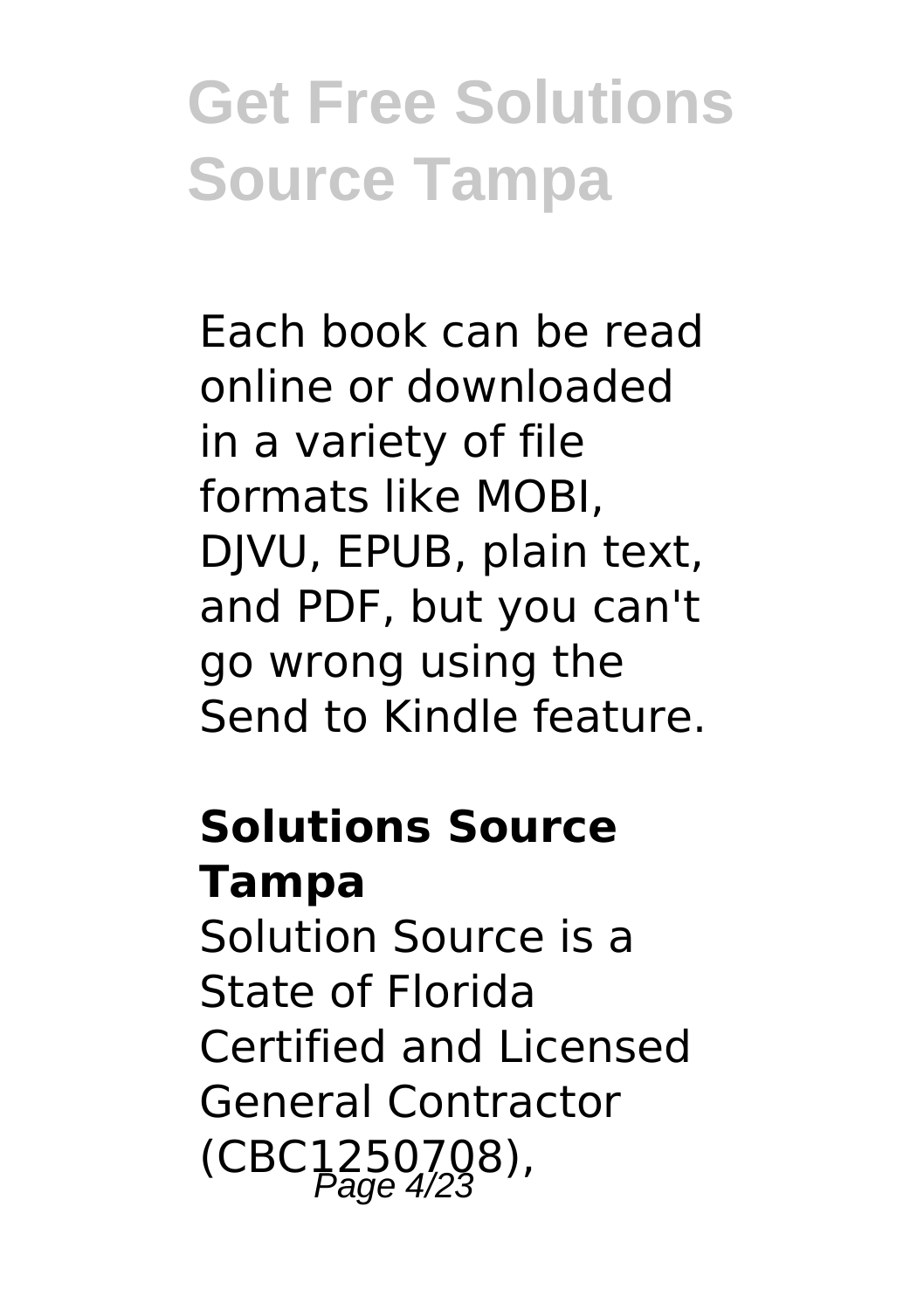Electrical Contractor (EC13009573), Roofing **Contractor** (CCC1331550), Plumbing Contractor (CFC1427710), Solution Source Inc. HVAC Contractor (CAC057464), and Home Inspector (HI5173).

#### **ONE SOURCE, INFINITE SOLUTIONS**

Source 1 Solutions provides managed IT services and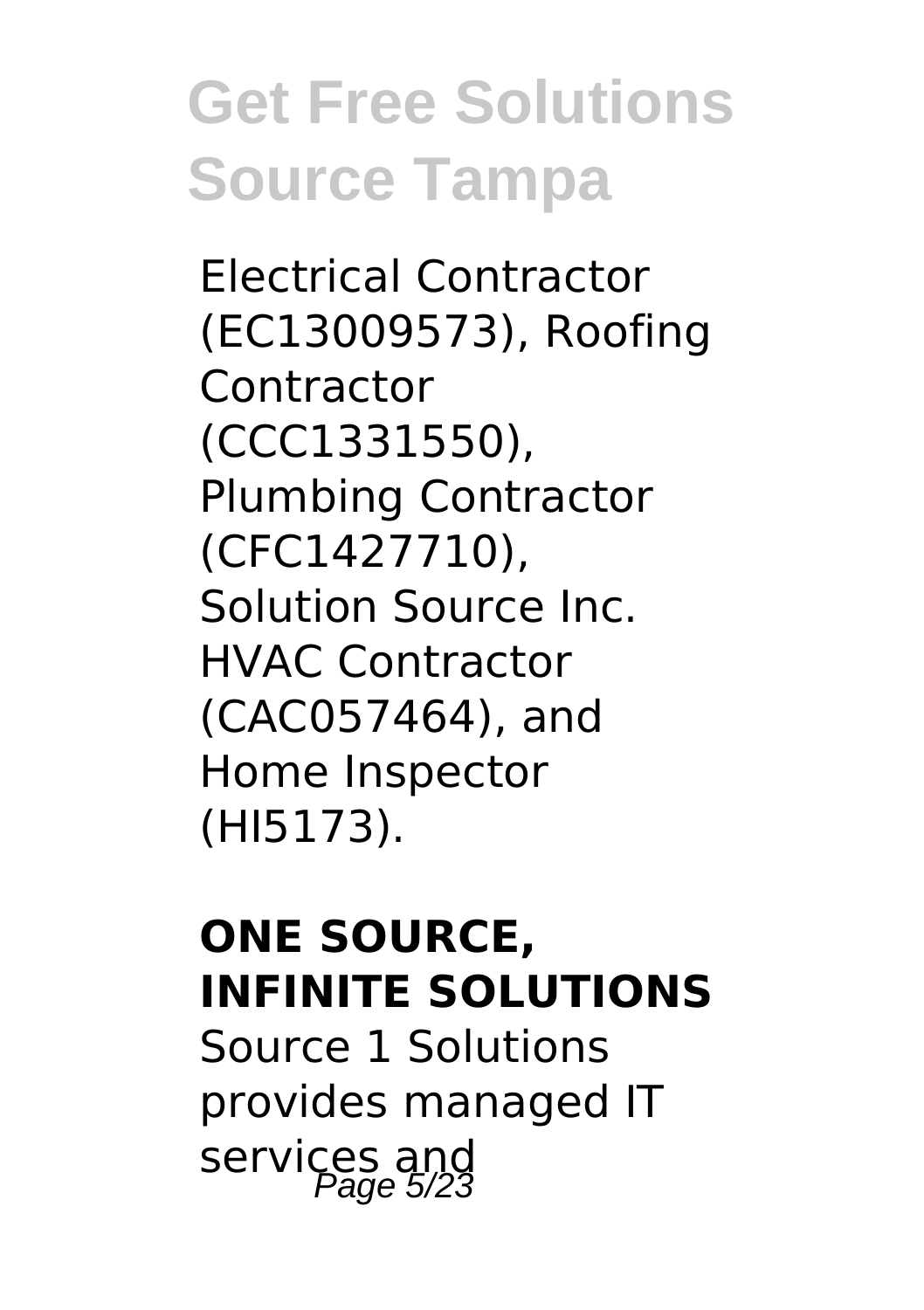outsourcing designed to transform enterprises in Tampa, FL and around the world. Contact us today.

#### **Source 1 Solutions - Managed Services & Outsourcing**

We specialize in Microsoft Server solutions, especially System Center consulting, Office 365, Microsoft Azure and Intune consulting.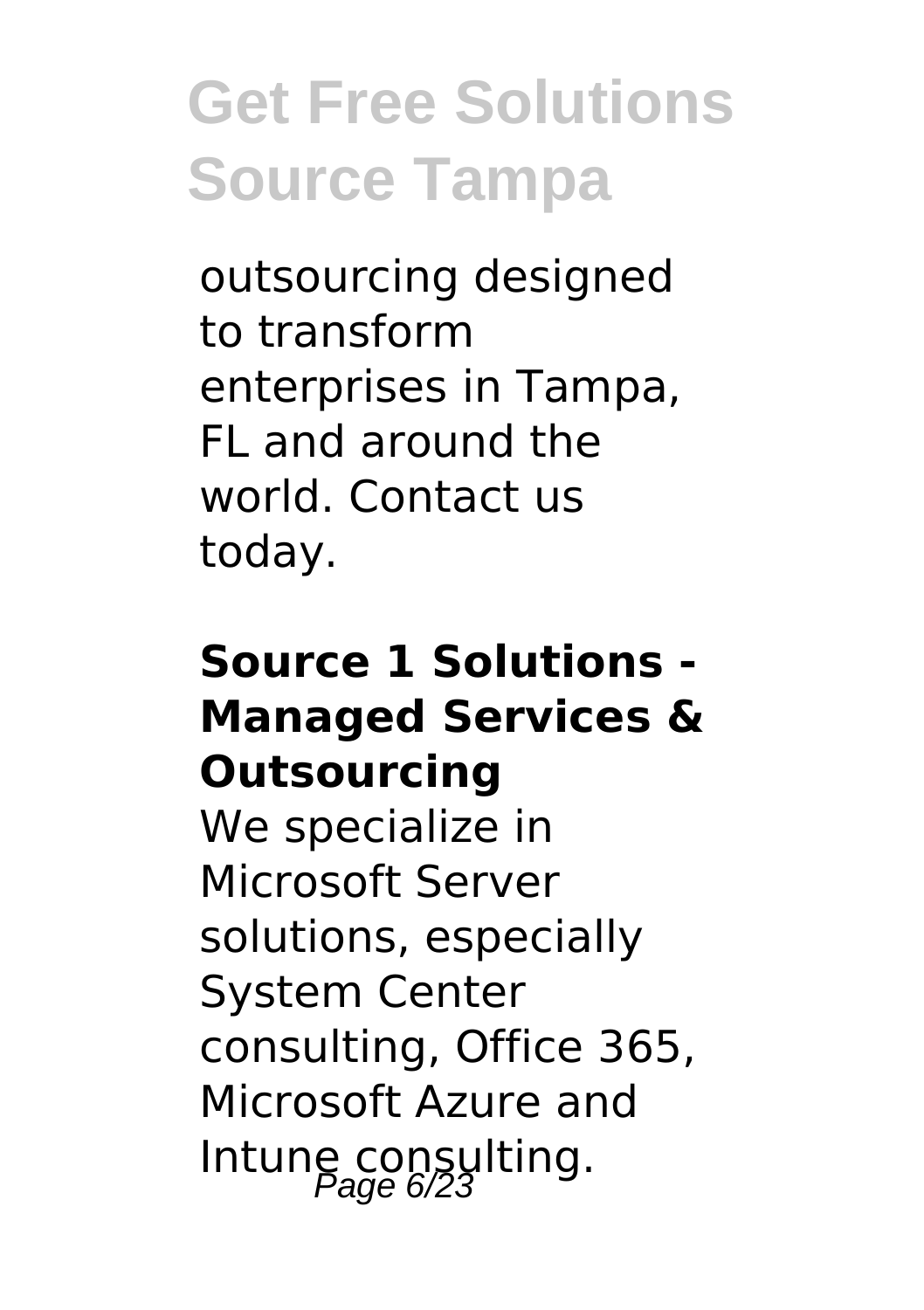Tampa headquarters. c ontact@sourcesolns.co m

#### **Source Solutions | System Center Consulting Tampa, Office ...**

Your Trusted Source for New Roof Installation and Roofing Repair Services - Tampa to Orlando. Solution Source Roofing provides a full range of roofing solutions for residential and<br>Page 7/23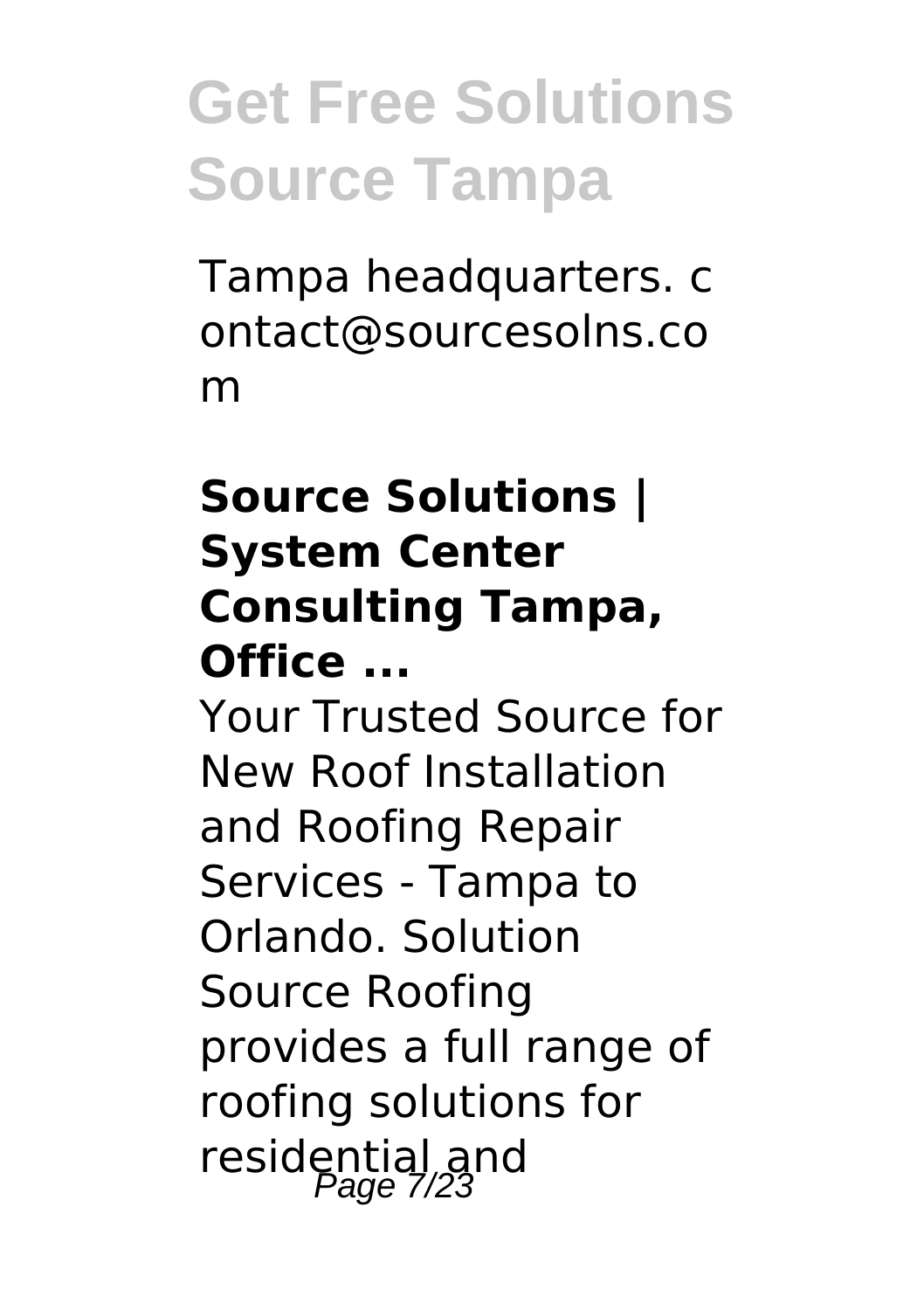commercial customers across Central Florida. As licensed Florida roofing contractors, we've seen and successfully handled every roofing problem imaginable.

#### **Roofing | Solution Source | Tampa, Orlando, Brooksville**

**...**

Source Solutions specializes in Microsoft Server solutions, especially System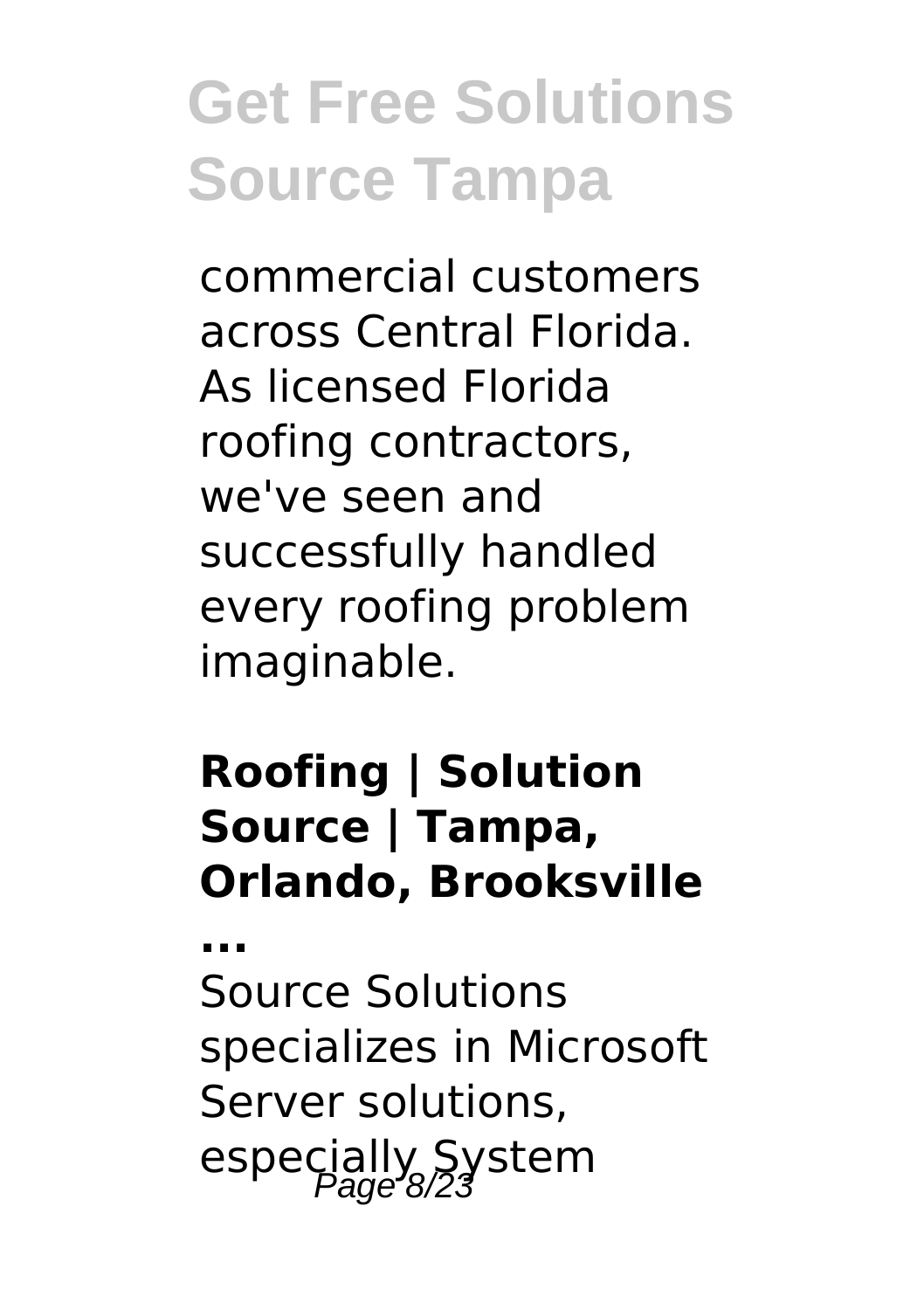Center products, Intune, Azure and Office 365 Migrations. We have over 20 years of experience consulting with and...

#### **Source Solutions | LinkedIn**

Source Solutions, Tampa, Florida. 290 likes. Source offers targeted consulting and training for corporate clients. We specialize in Microsoft Server solutions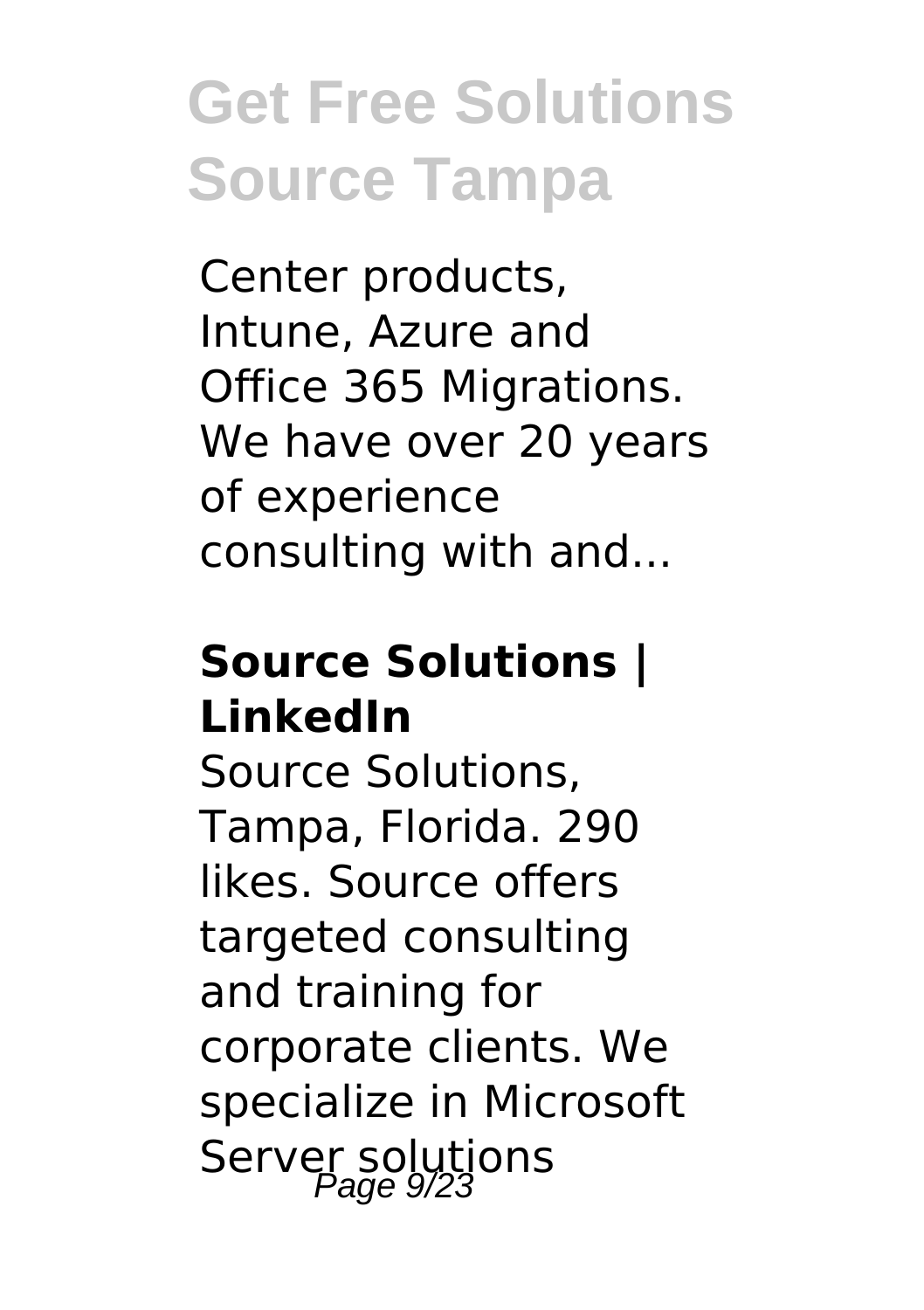(System Center, Office 365, Azure, Intune).

#### **Source Solutions - Home | Facebook**

Support. We're here to make sure every deployment is a success. For technical support please call 1.888.691.3858. For general inquires, email us at communications @insourcess.com.

### **Tampa, FL - InSource Solutions**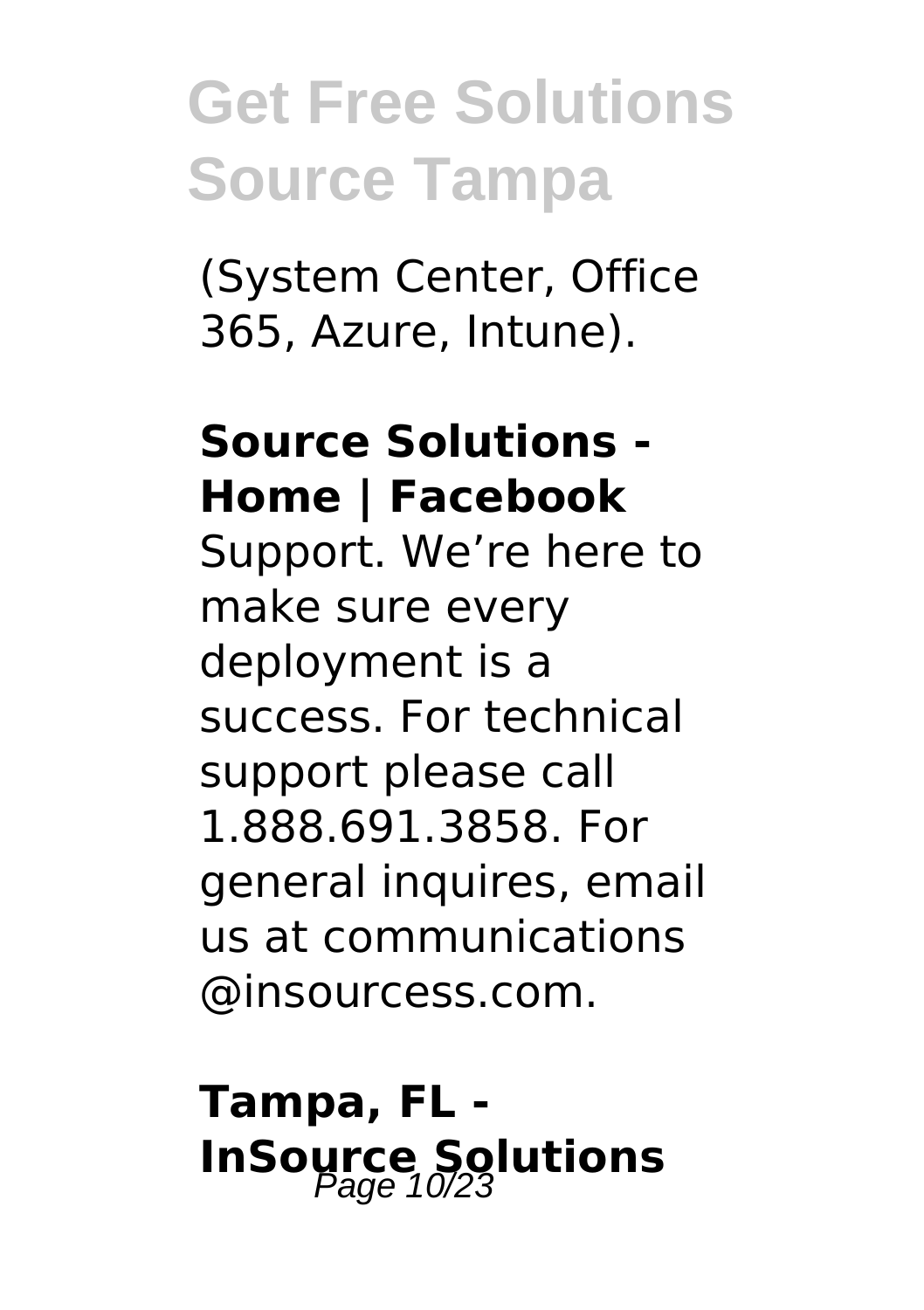Electrotherapy & Bracing Solutions TENSSource is a Durable Medical Equipment (DME) company that distributes electrotherapy devices to patients for home medical use. TENSSource is based in Tampa, Florida.

**TENSSource | Electrotherapy & Bracing Solutions** By definition,  $\cos$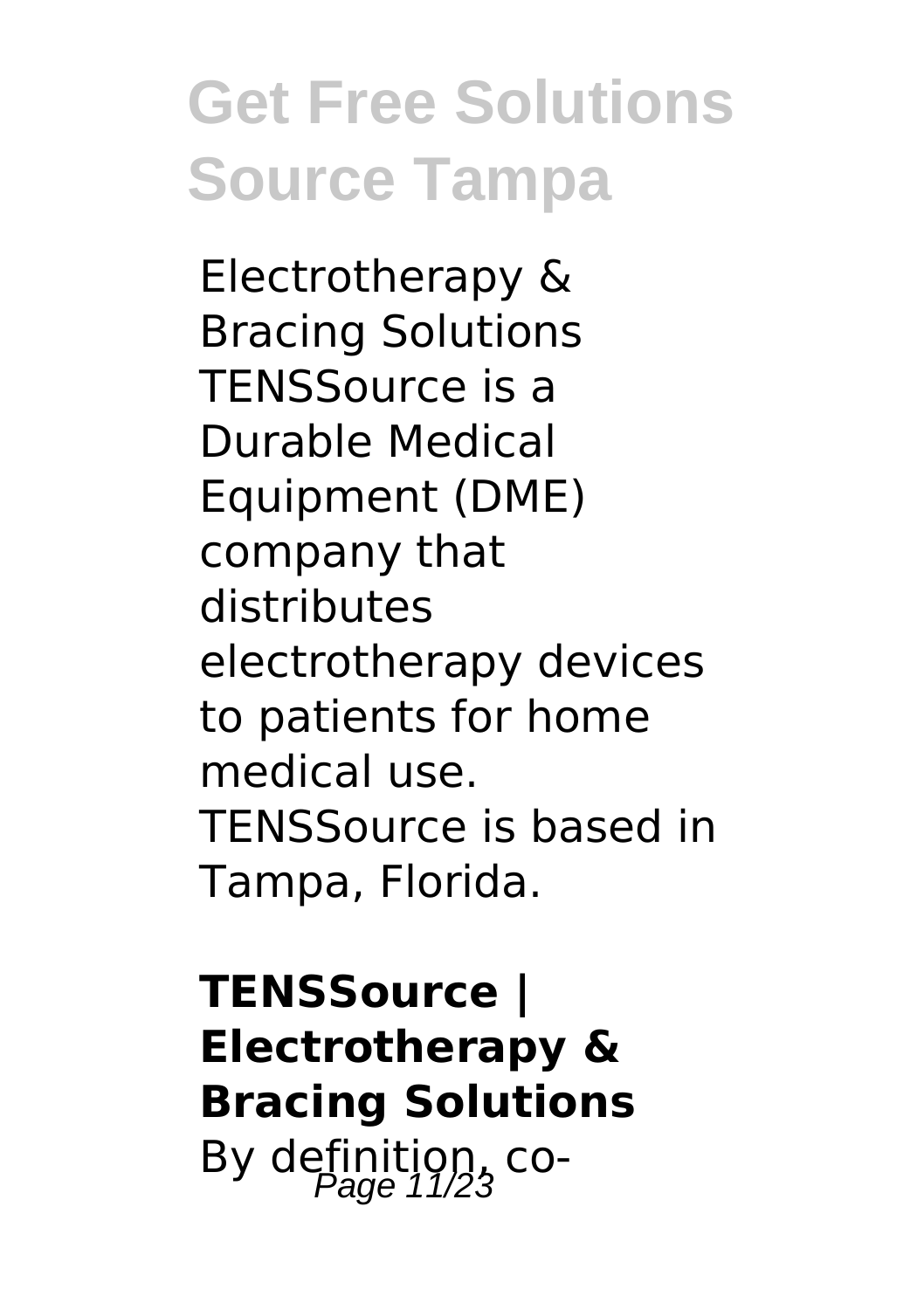sourcing is where a business function or process is performed by both internal staff and an external partner with specialized knowledge of the business function. By design, CoSource offers smarter, faster and better ways to source in-demand talent, engage flexible workforce, and manage labor spend – together!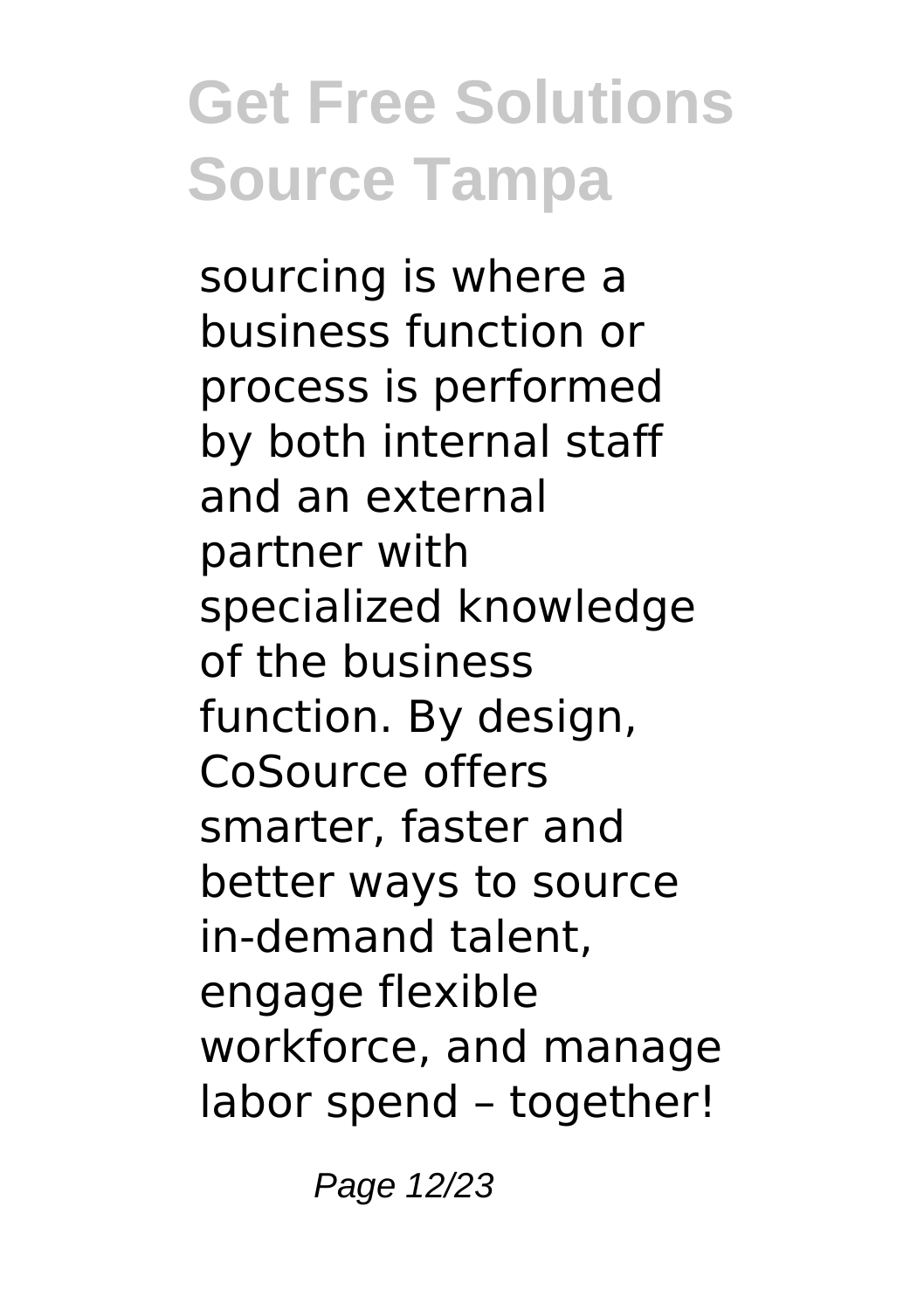#### **CoSource Workforce Solutions, LLC – Sourcing the future of ...** Nashville. 222 2nd Ave. S, 17th Floor, Nashville, TN 37201 Telephone 615.434.4668

#### **Contact**

Net2Source is a global leader in workforce management solutions offering staffing services to top companies across a variety of industries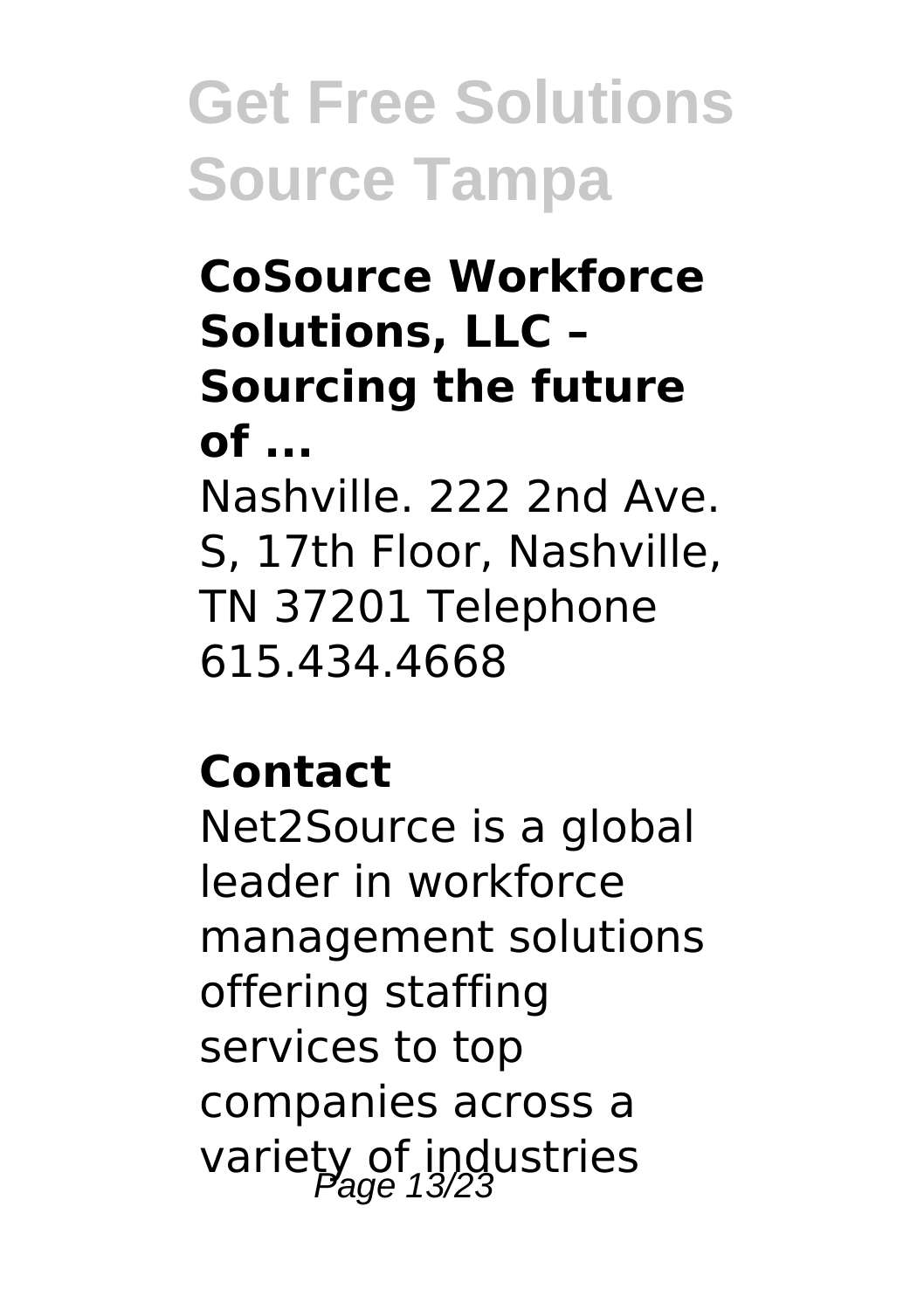across the globe. Learn more! Global Offices. North America Europe APAC ANZ LATAM. info@net2source.com +1 (201) 340 8700. Solutions. Workforce Solutions. Statement of Work (SOW)

#### **Net2Source - Global Workforce Solutions Company**

Turn-Key Processing Solutions (TPS) is a successful EPC company that has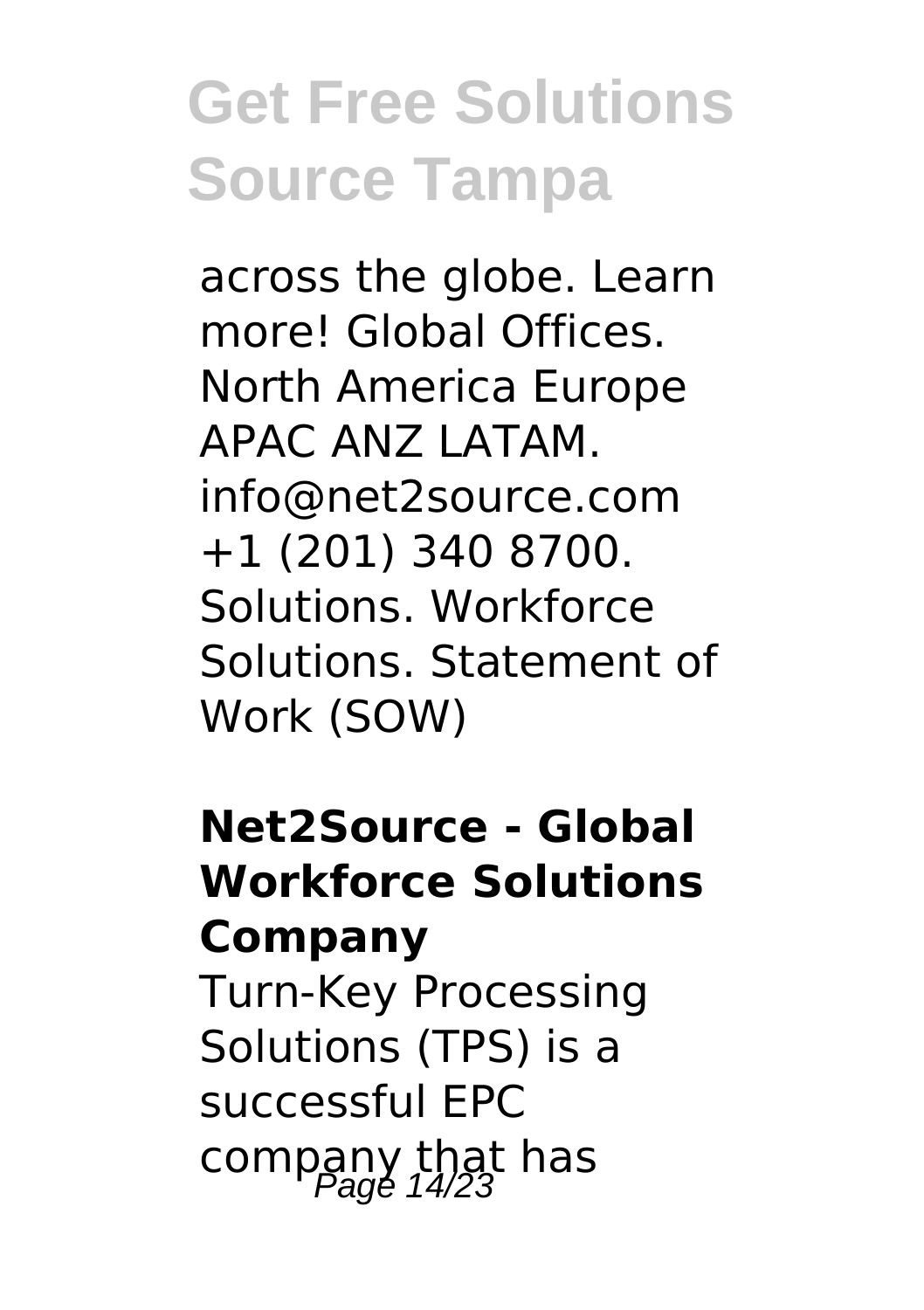overcome the hurdles of business expansion. They cannot have top talent physically at all locations at the same time. TPS turned to InSource for a solution and now they have the ability to have their top talent available at all of their locations 24/7.

#### **Home - InSource Solutions**

Services. Resource Solutions Group, located in Tampa,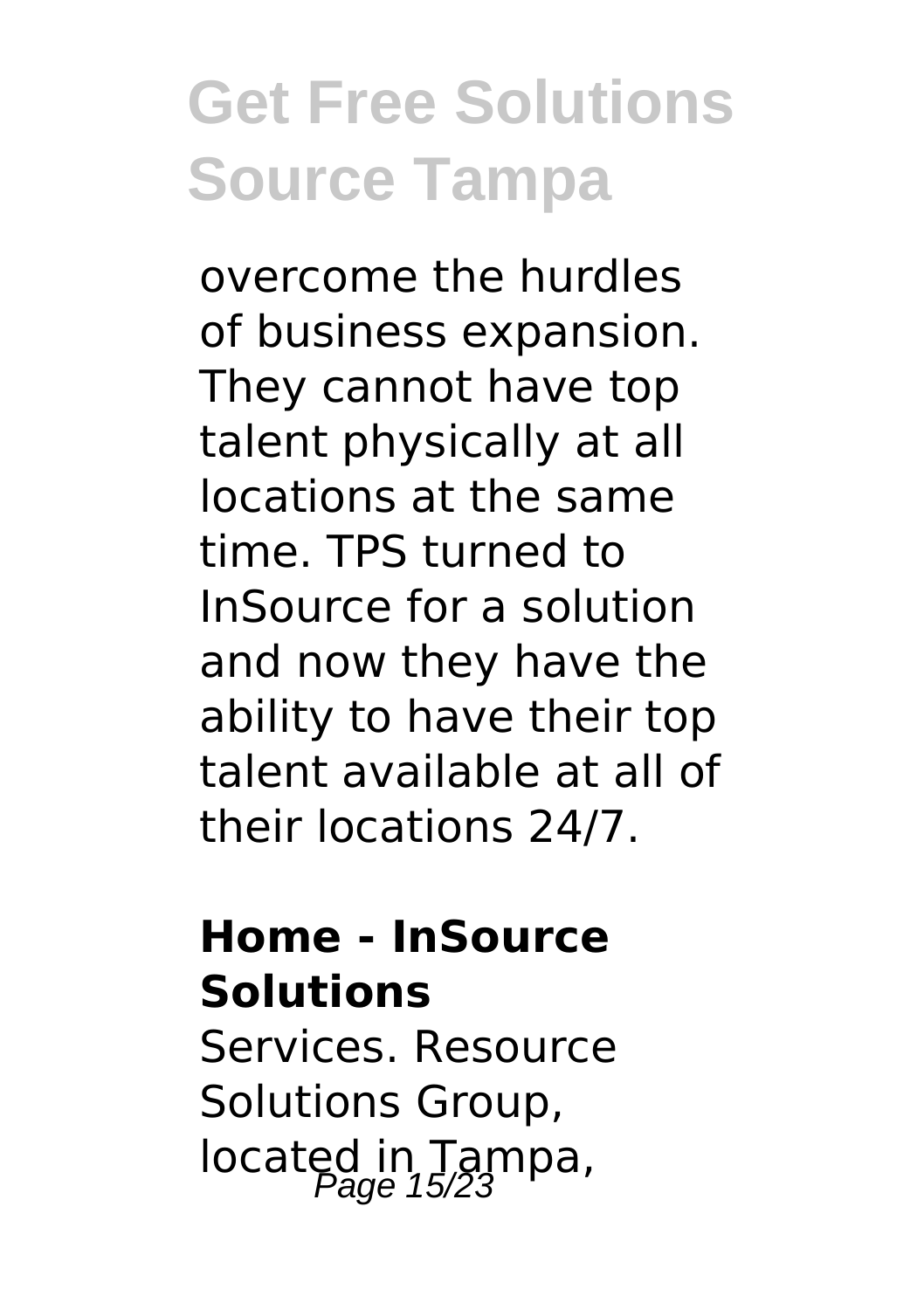Florida, is here to make your next hire, your best hire. From professional IT services to career placements, we are not your average staffing agency. In today's fastchanging business environment, longstanding professional relationships are rare.

### **Leading Staffing Agency in Tampa | Resource Solutions**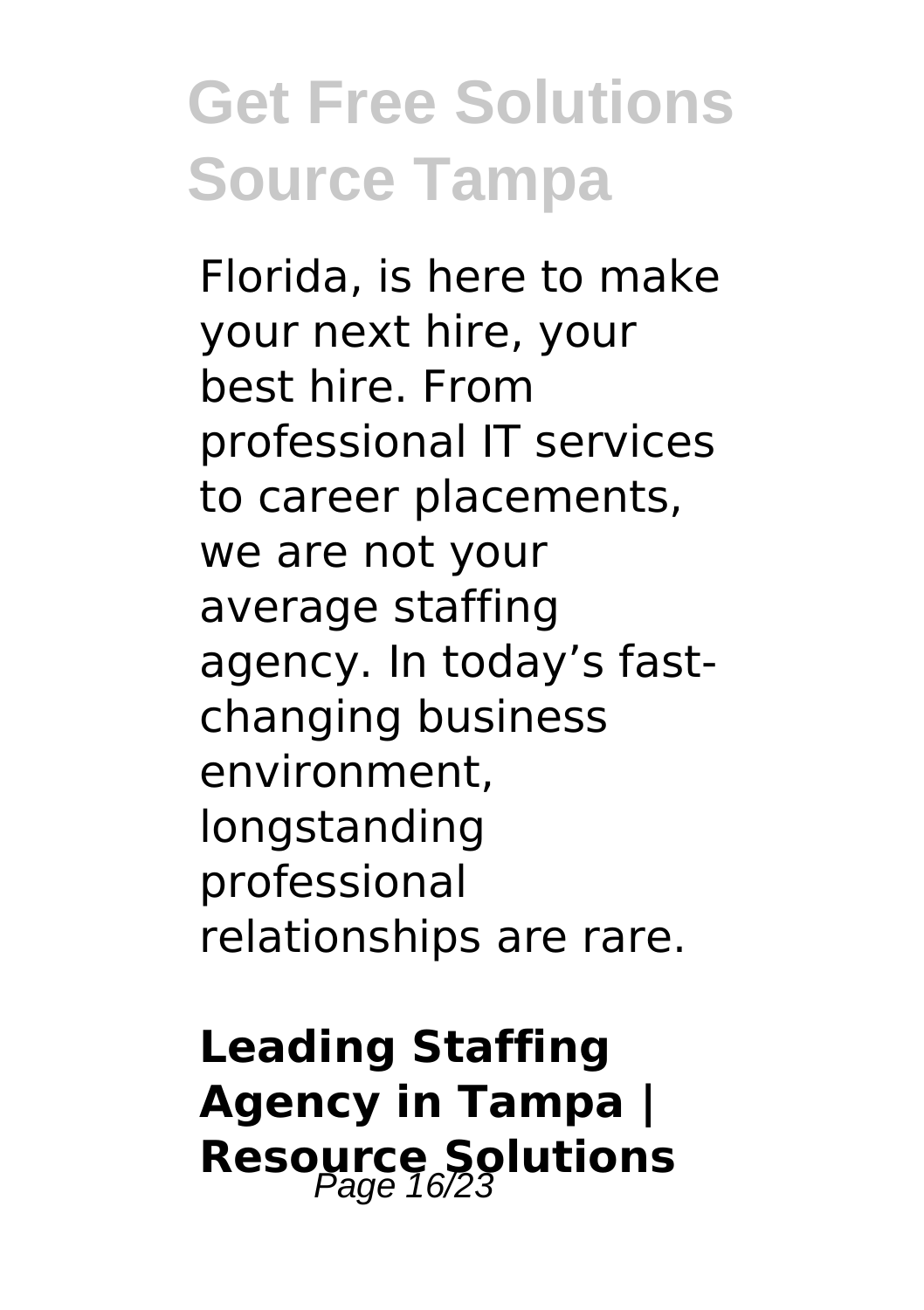#### **Group**

Source 1 Solutions is a global IT solutions provider specializing in managed IT services and white-label with a technical network spanning across 110+ countries for enterprise & mid-market organizations that specializes in supply chain management, unified communications, data networking, WiFi + data centers, electronic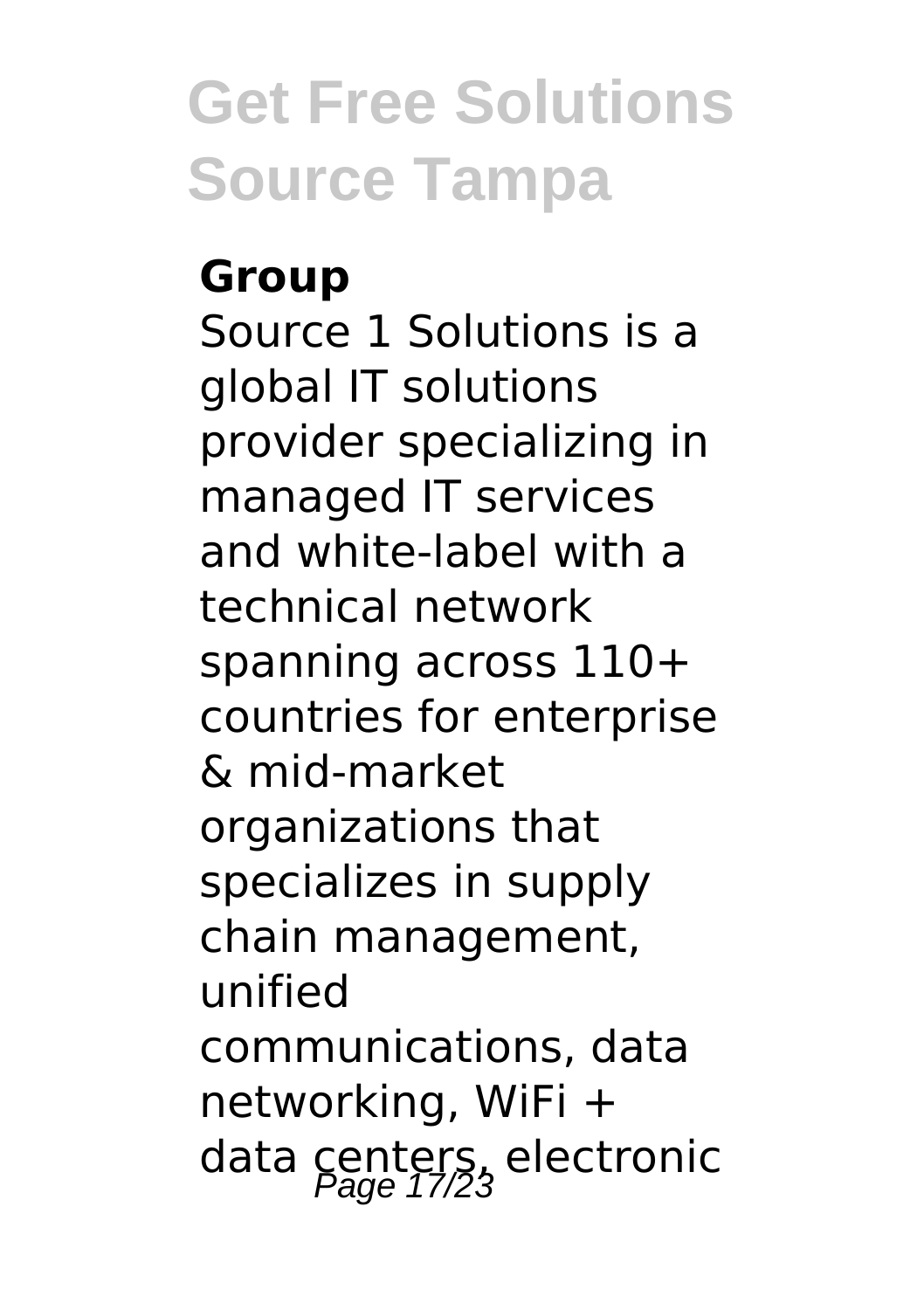security & network security solutions.

#### **About Us | Managed IT Services Provider - Source 1 Solutions**

Firstsource is a leader in business process management services and a trusted outsourcing partner to the world's leading brands.

### **Firstsource | Business Process Management** |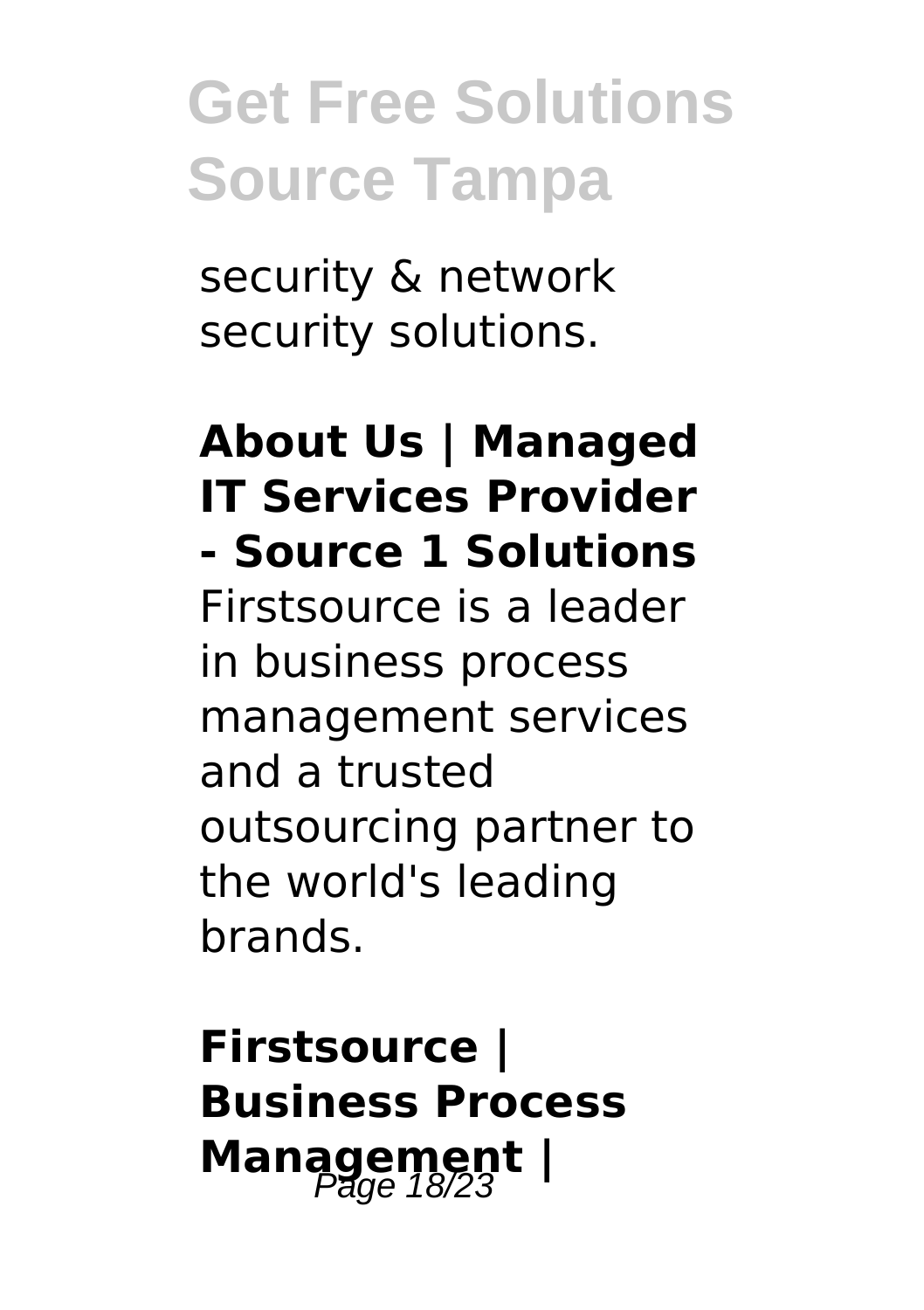**Trusted ...** Reviews from Firstsource Solutions employees about Firstsource Solutions culture, salaries, benefits, work-life ... Firstsource Solutions Employee Reviews in Tampa, FL. Review this company. Job Title. All. Location. Tampa, FL 31 reviews. ... I really enjoyed working for First Source. I was very upset when the business had to close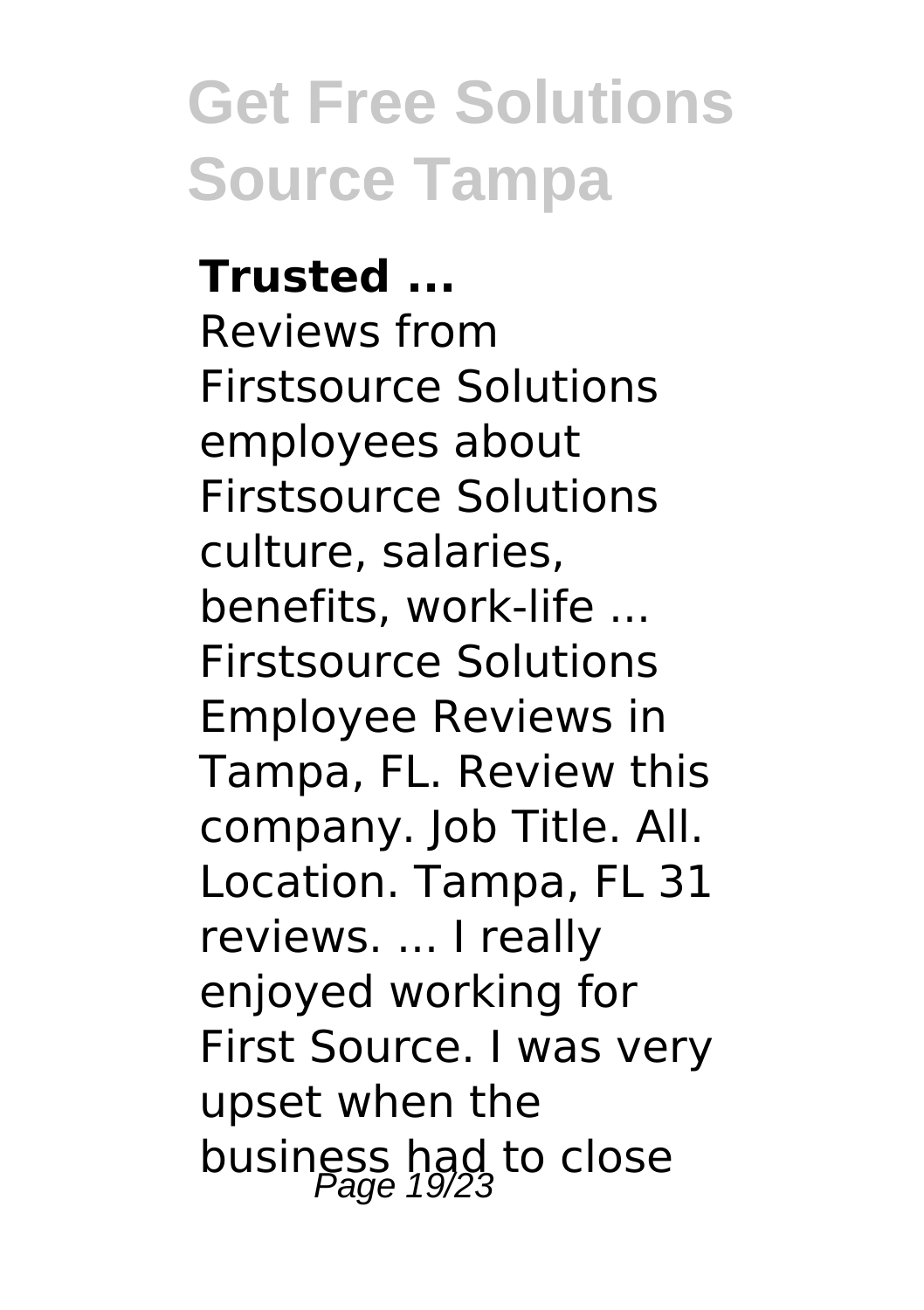and let the ...

#### **Working at Firstsource Solutions in Tampa, FL: Employee ...** Contact Us Reach out to start a conversation Email. contact@source solns.com

### **Contact | Source Solutions**

CareerSource Tampa Bay is an equal opportunity employer/program.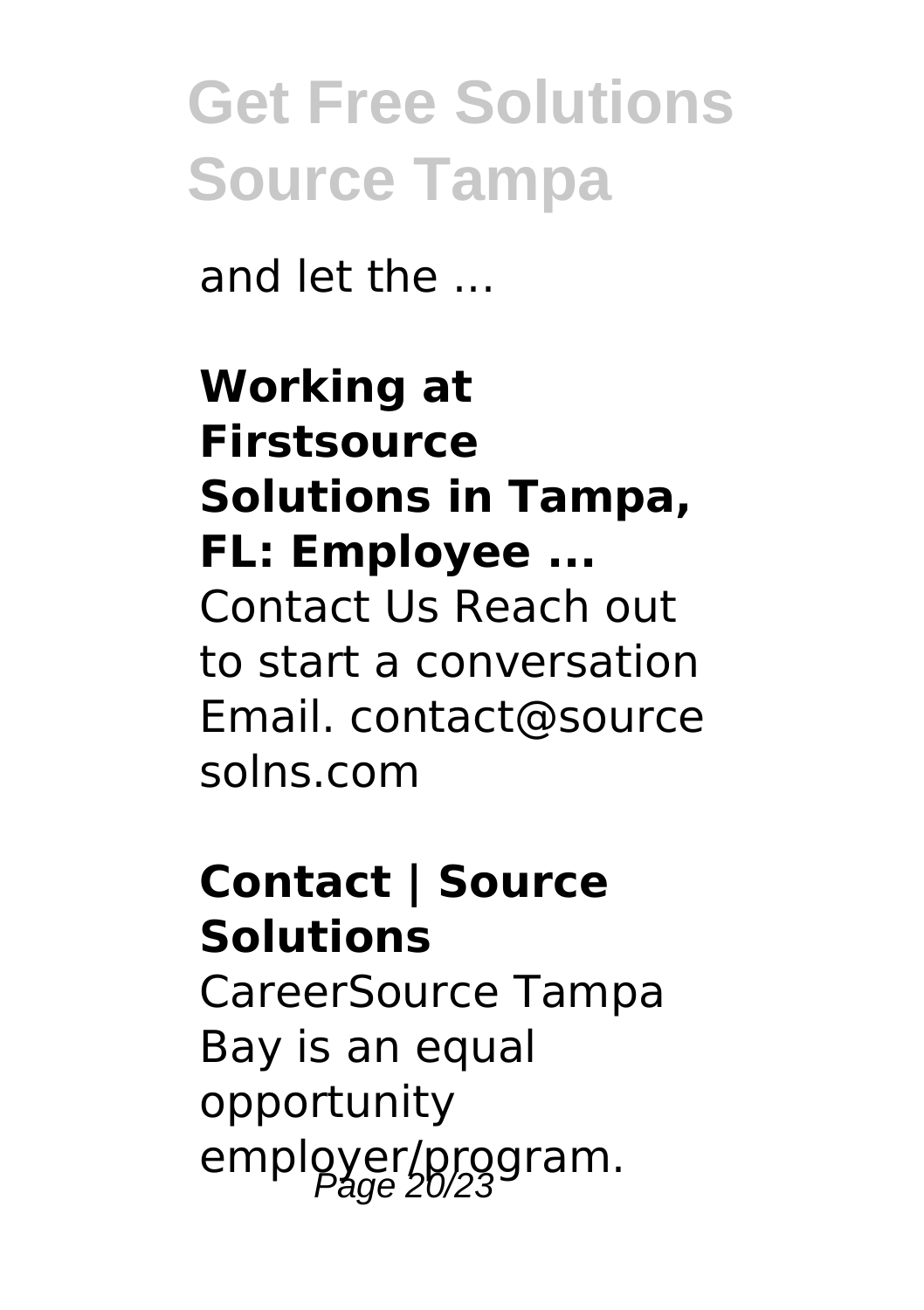Auxiliary aids and services are available upon request to individuals with disabilities. All voice telephone numbers on this website may be reached by persons using TTY/TDD equipment via the Florida Relay Service at 711.

**SkillUp® Working Solutions - CareerSource Tampa Bay** Page 21/23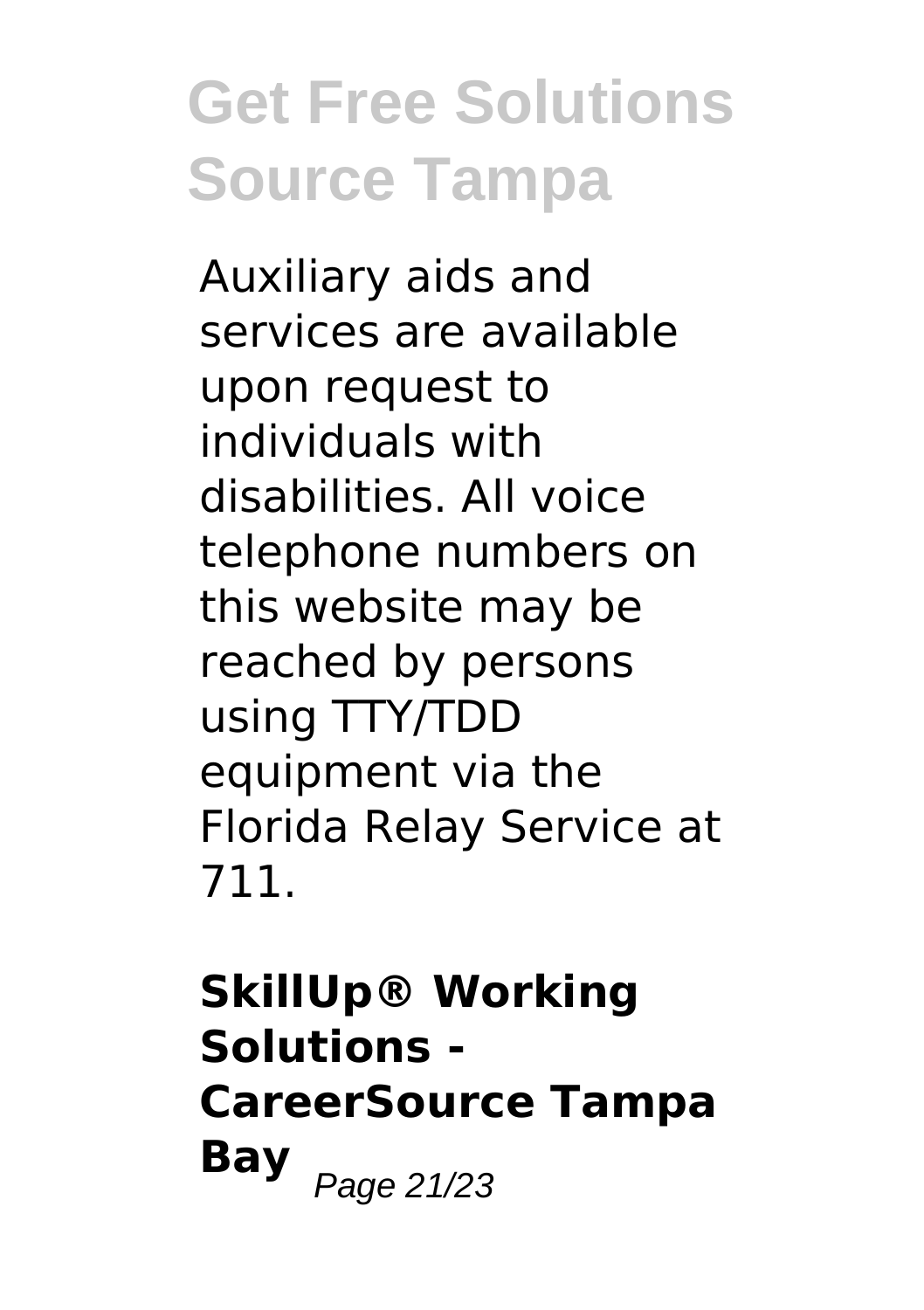Elite Source Solutions! Professional Staffing and Technical Solutions. Whether you're looking to hire an employee or outsource an entire project, the key to success is having the right people. ... tampa. Office. 1905 N. Market St., Tampa, FL 33602. Give us a call: **Telephone** 813.560.1055.